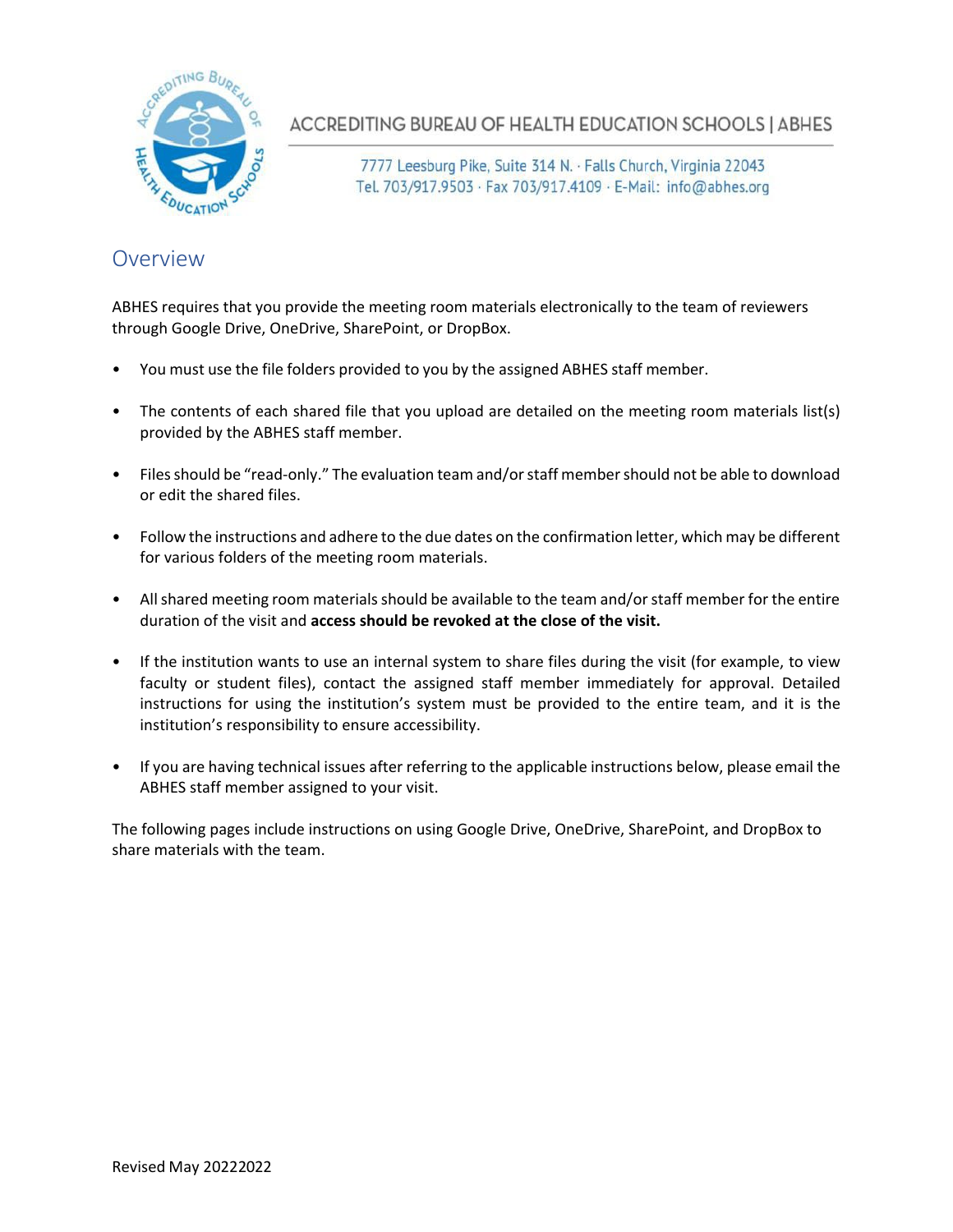## Contents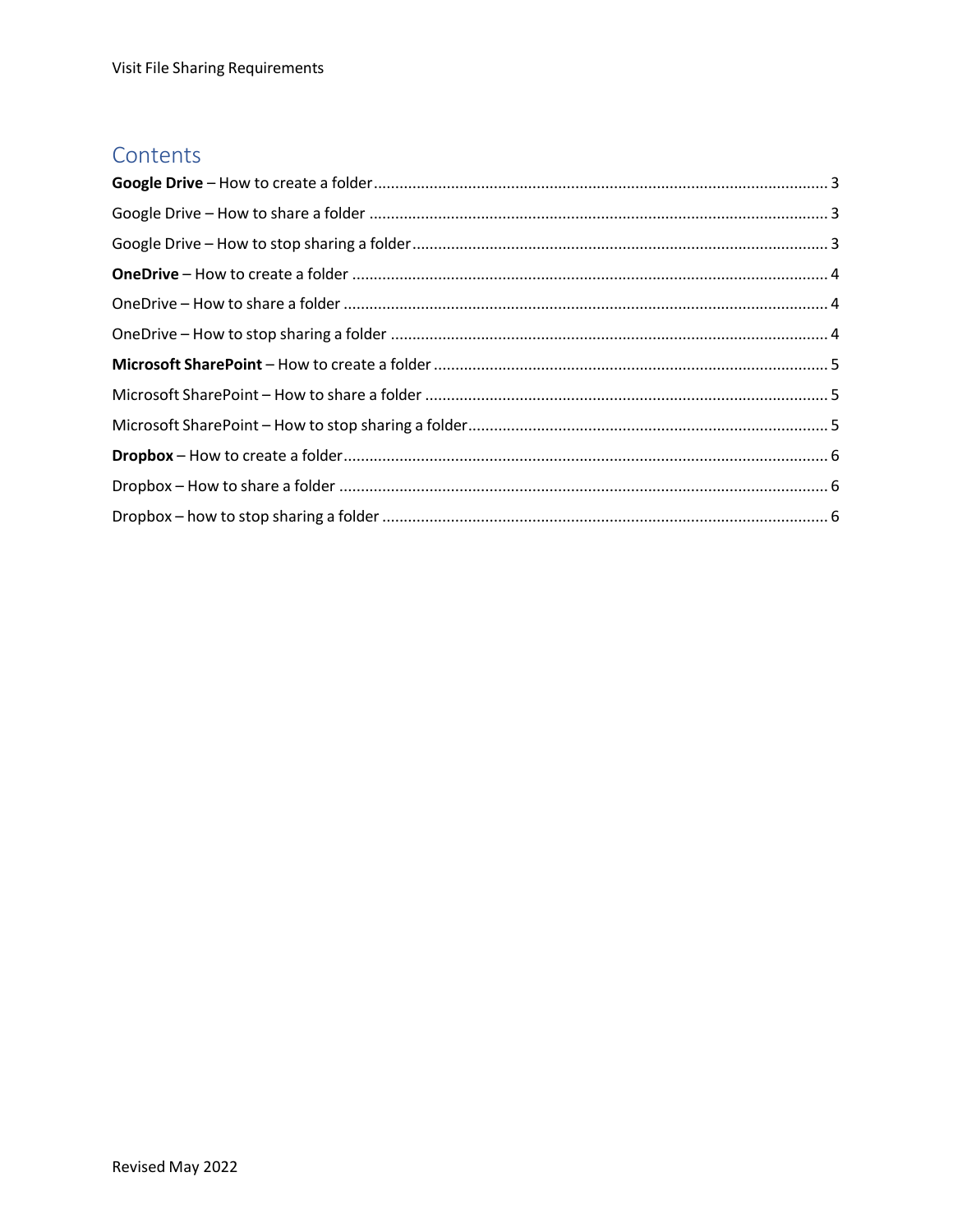## <span id="page-2-0"></span>Google Drive – How to create a folder

- 1. On your computer, go to [drive.google.com.](http://drive.google.com/)
- 2. On the left, click New and then Folder.

|    |                              | <b>New</b>      | ⊡       | Folder                       |               |
|----|------------------------------|-----------------|---------|------------------------------|---------------|
|    | آ≙ا ⊀                        | <b>My Drive</b> | G<br>নি | File upload<br>Folder upload |               |
|    | ▸ ⊑ū                         | Computers       | Ε       | Google Docs                  | $\,$          |
|    | వి                           | Shared with me  | Ŧ       | Google Sheets                | $\,$          |
|    | $\circ$                      | Recent          |         | Google Slides                | $\,$          |
|    | ☆                            | <b>Starred</b>  | 目       | Google Forms                 | >             |
|    | 画                            | <b>Trash</b>    |         | More                         | $\rightarrow$ |
| 3. | Enter a name for the folder. |                 |         |                              |               |
|    |                              | New folder      |         |                              |               |
|    |                              | Untitled folder |         |                              |               |

Cancel Create

4. Click Create.

<span id="page-2-1"></span>Google Drive – How to share a folder

- 1. On your computer, go to [drive.google.com.](https://drive.google.com/)
- 2. Right-Click the folder you want to share.
- 3. Click "Share".

 $\sim$ 

 $A$ ,  $A$ 

| ∽              | Ohen Mini                     | ,              |
|----------------|-------------------------------|----------------|
| $\mathbb{R}^+$ | Share                         |                |
| ⊝              | Get link                      |                |
| ▭              | Show folder location          |                |
| $\mathbb{C}^+$ | Add shortcut to Drive         |                |
| চি             | Move to                       |                |
| ☆              | Add to Starred                |                |
| 0.             | Rename                        |                |
| ಾ              | Change color                  | $\overline{ }$ |
| Q              | Search within Untitled folder |                |
| (i)            | View details                  |                |
| と              | Download                      |                |
| 间              | Remove                        |                |
|                |                               |                |

**4. Next to "Anyone with the link," click the Down arrow.**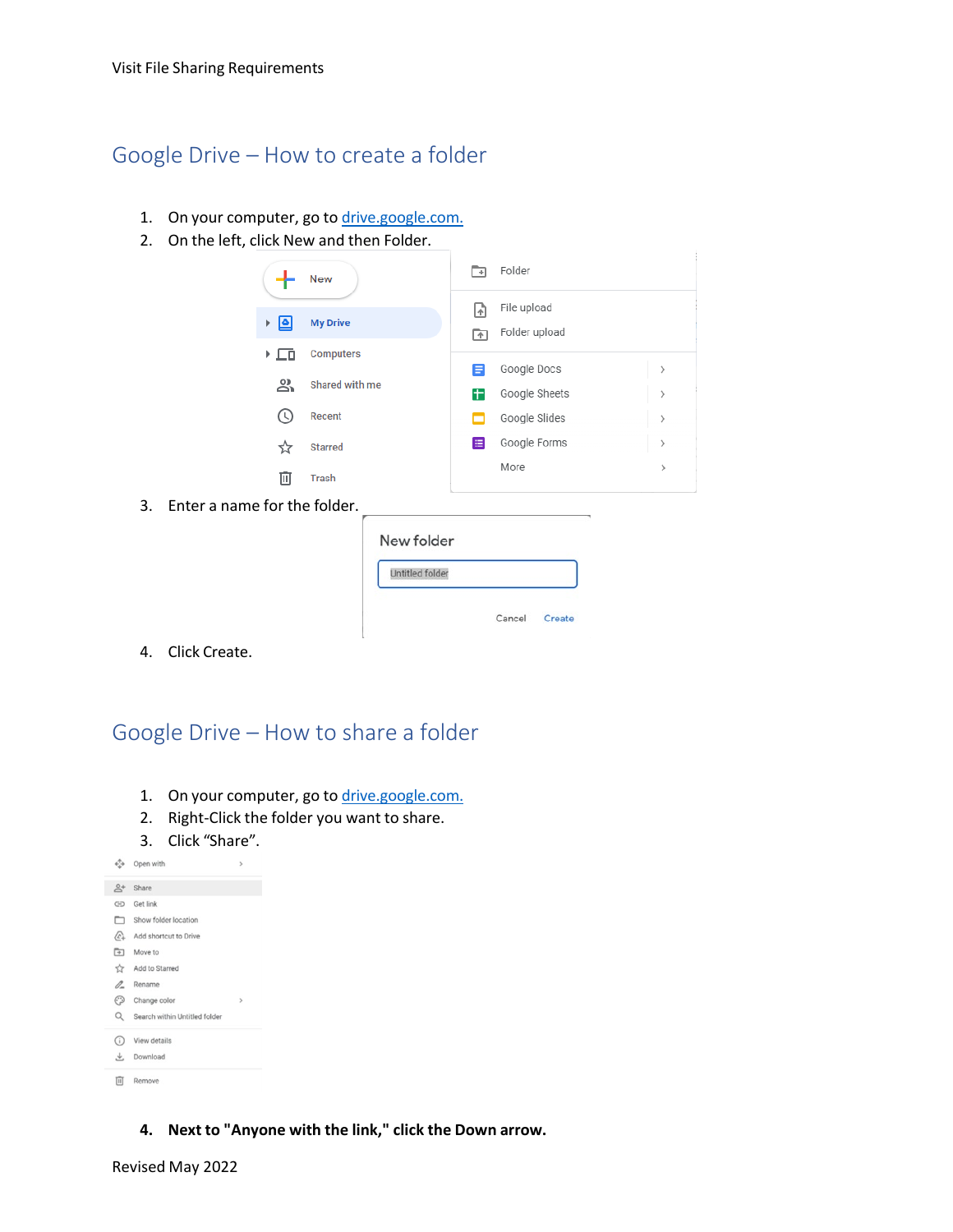

- **5. Select "Viewer".**
- **6. Copy and paste the link in an email to xxxxxxx.**

## <span id="page-3-0"></span>Google Drive – How to stop sharing a folder

- 1. On your computer, go to [drive.google.com.](https://drive.google.com/)
- 2. Right-Click the folder you want to stop sharing.
- 3. Click "Get link"

|                          | Open with                 | > |
|--------------------------|---------------------------|---|
| $\stackrel{\circ}{\sim}$ | Share                     |   |
| ⊖                        | Get link                  |   |
| $\Box$                   | Show folder location      |   |
| ⁄∆                       | Add shortcut to Drive     |   |
| [→]                      | Move to                   |   |
| 57                       | Add to Starred            |   |
| 0-                       | Rename                    |   |
| ල)                       | Change color              | ↘ |
|                          | Search within Test Folder |   |
|                          |                           |   |

- 4. Under "Anyone with the link", click the down arrow.
- 5. Select "Restricted".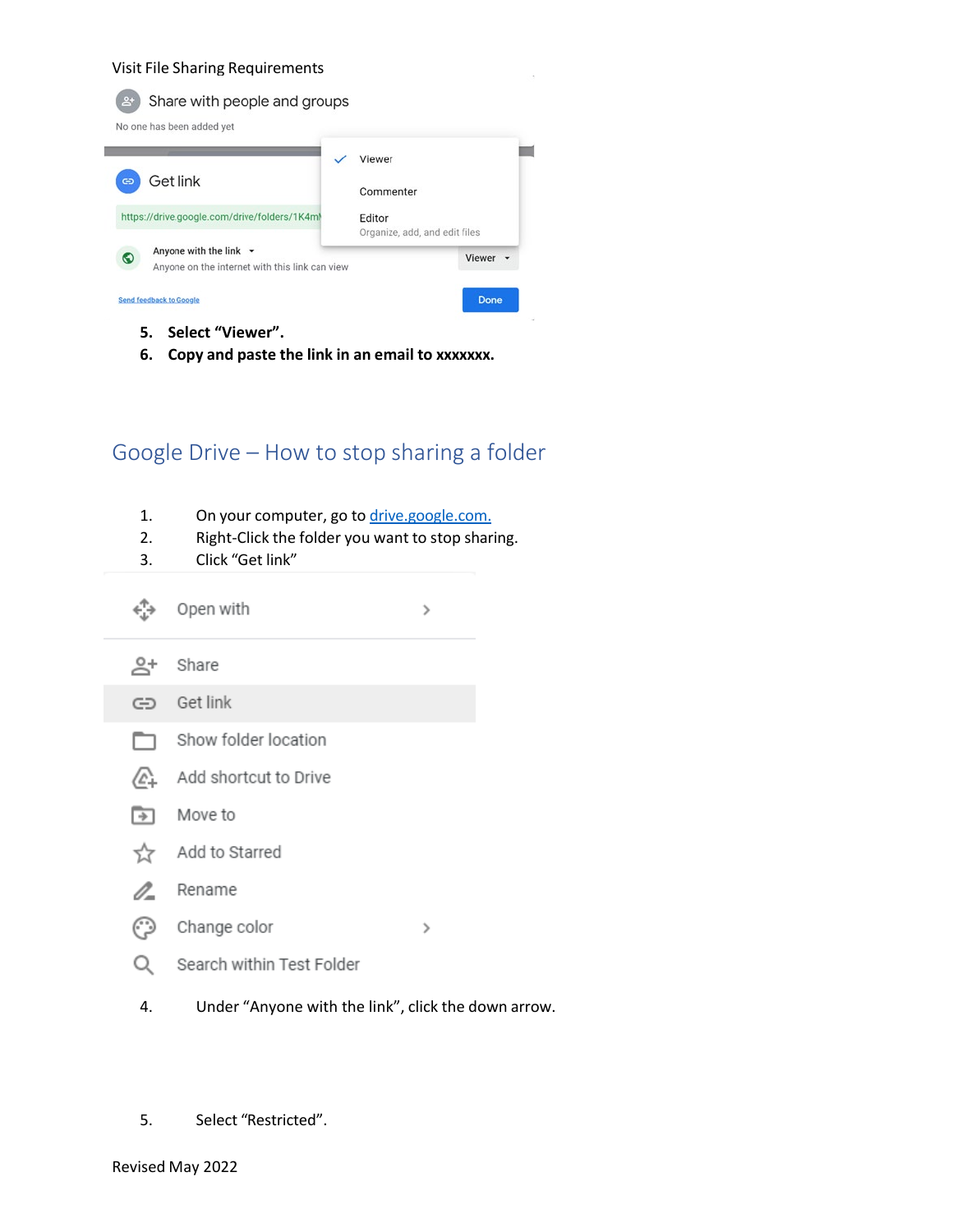| visit i lie stidtling Regulierierius<br>Share with people and groups<br>No one has been added yet |                  |
|---------------------------------------------------------------------------------------------------|------------------|
| Get link<br>⊖                                                                                     | ïο               |
| https://drive.google.com/drive/folders/1nSjdJx5H56ol2FmPRyiGR2EY5l36K                             | <b>Copy link</b> |
| Restricted $\blacktriangleright$<br>న్ని<br>nk<br>Restricted                                      |                  |
| <b>Send feet</b><br>Anyone with the link                                                          | <b>Done</b>      |
| Click Done.<br>6.                                                                                 |                  |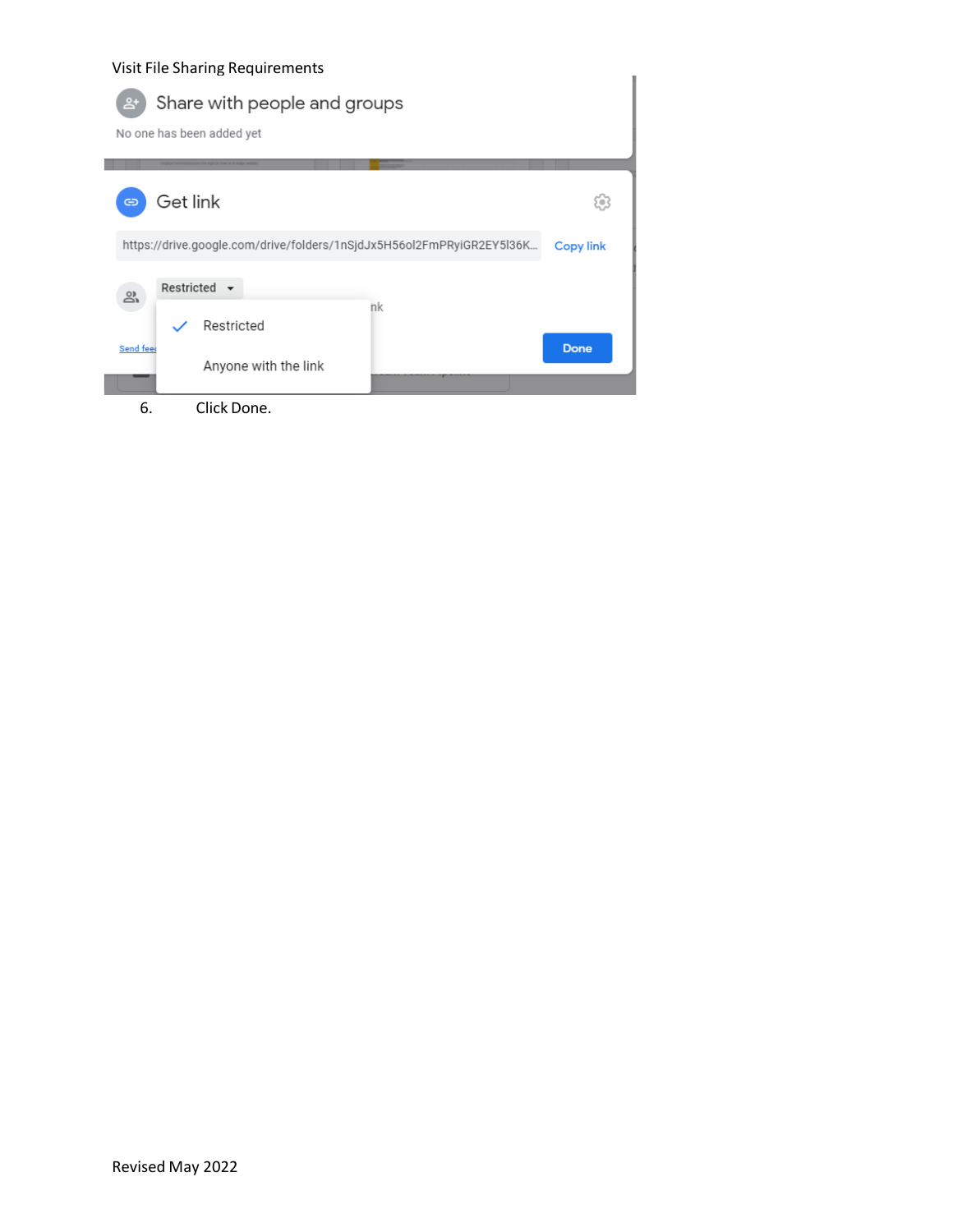## <span id="page-5-0"></span>OneDrive – How to create a folder

- 1. Go to **OneDrive** and sign in with your Microsoft account if prompted.
- 2. On the toolbar, click New.

| m | <b>OneDrive</b>       |                  | $O$ Search                   | All files $\vee$ | Ø                    | (HB)      |
|---|-----------------------|------------------|------------------------------|------------------|----------------------|-----------|
|   | <b>Hannah Boers</b>   | $+$ New $\times$ | Upload v G Sync % Automate v |                  | $F$ Sort $v = v$ (i) |           |
|   | $\Box$ My files       |                  |                              |                  |                      | $\hat{=}$ |
|   | $\circledcirc$ Recent | My files         |                              |                  |                      |           |
|   | $g^R$ Shared          |                  |                              |                  |                      |           |
|   | Recycle bin           |                  |                              |                  |                      |           |
|   | <b>Quick access</b>   |                  |                              |                  |                      |           |
|   | AD ABHES Docs         |                  |                              |                  |                      |           |
|   | ABHES Team Site       |                  |                              |                  |                      |           |
|   | A Accreditation       |                  |                              |                  |                      |           |
|   | 10,000                |                  |                              |                  |                      |           |

#### 3. In the menu, click Folder.

| m.<br><b>OneDrive</b> | $O$ Search                                                                                                                               | All files $\vee$ | భ్రి<br>(HB)                                          |
|-----------------------|------------------------------------------------------------------------------------------------------------------------------------------|------------------|-------------------------------------------------------|
| <b>Hannah Boers</b>   | $\overline{\uparrow}$ Upload $\vee$ $\overline{\smash{\bigoplus}}$ Sync $\mathscr{B}^{\mathbf{p}}_b$ Automate $\vee$<br>$+$ New $\times$ |                  | $\downarrow \equiv$ Sort $\times$ $\equiv$ $\times$ 0 |
| $\Box$ My files       | Folder                                                                                                                                   |                  | $\spadesuit$                                          |
| $\circled{1}$ Recent  | Word document                                                                                                                            |                  |                                                       |
| $g^R$ Shared          | <b>B</b> Excel workbook                                                                                                                  |                  |                                                       |
| ିଟ Recycle bin        | <b>D</b> PowerPoint presentation                                                                                                         |                  |                                                       |
| <b>Quick access</b>   | OneNote notebook                                                                                                                         |                  |                                                       |

- 4. Enter a name for the new folder.
- 5. Click the Create button.

**AM** 

# <span id="page-5-1"></span>OneDrive – How to share a folder

- 1. Go to [OneDrive a](https://onedrive.live.com/)nd sign in with your Microsoft account if prompted.
- 2. Pick the file or folder you want to share by clicking the ellipses next to the file name.

|                       |                  |             | $\sim$ $\sim$ $\sim$ $\sim$ $\sim$ $\sim$ $\sim$ $\sim$ |                           |               |                                                                                                                                                                                                                              |         |         |  |  |
|-----------------------|------------------|-------------|---------------------------------------------------------|---------------------------|---------------|------------------------------------------------------------------------------------------------------------------------------------------------------------------------------------------------------------------------------|---------|---------|--|--|
| <b>Hannah Boers</b>   | $+$ New $\times$ |             |                                                         |                           |               | $\overrightarrow{12}$ Share $\degree$ Copy link $\frac{1}{2}$ Download $\frac{1}{2}$ Delete $\Rightarrow$ Rename $\frac{1}{2}$ Automate $\sim$ $\cdots$ $\frac{1}{2}$ Sort $\sim$ $\times$ 1 selected $\Rightarrow$ $\sim$ 0 |         |         |  |  |
| $\Box$ My files       |                  |             |                                                         |                           |               |                                                                                                                                                                                                                              |         |         |  |  |
| $\circled{1}$ Recent  |                  |             |                                                         |                           |               |                                                                                                                                                                                                                              |         |         |  |  |
| $a^R$ Shared          |                  |             |                                                         |                           |               |                                                                                                                                                                                                                              |         |         |  |  |
| ିଟ Recycle bin        |                  |             |                                                         |                           |               |                                                                                                                                                                                                                              |         |         |  |  |
| <b>Quick access</b>   |                  |             |                                                         |                           |               |                                                                                                                                                                                                                              |         |         |  |  |
| AD ABHES Docs         |                  | Test Folder |                                                         | $\overrightarrow{P}$<br>÷ | Share         | annah Boers                                                                                                                                                                                                                  | 0 items | Private |  |  |
| ABHES Team Site       |                  |             |                                                         |                           | Copy link     |                                                                                                                                                                                                                              |         |         |  |  |
| A Accreditation       |                  |             |                                                         |                           | Manage access |                                                                                                                                                                                                                              |         |         |  |  |
| Create shared library |                  |             |                                                         |                           | Download      |                                                                                                                                                                                                                              |         |         |  |  |
|                       |                  |             |                                                         |                           | Delete        |                                                                                                                                                                                                                              |         |         |  |  |

.⊗. ว (н

Revised May 2022 **3. Select Share at the top of the the drop down menu.**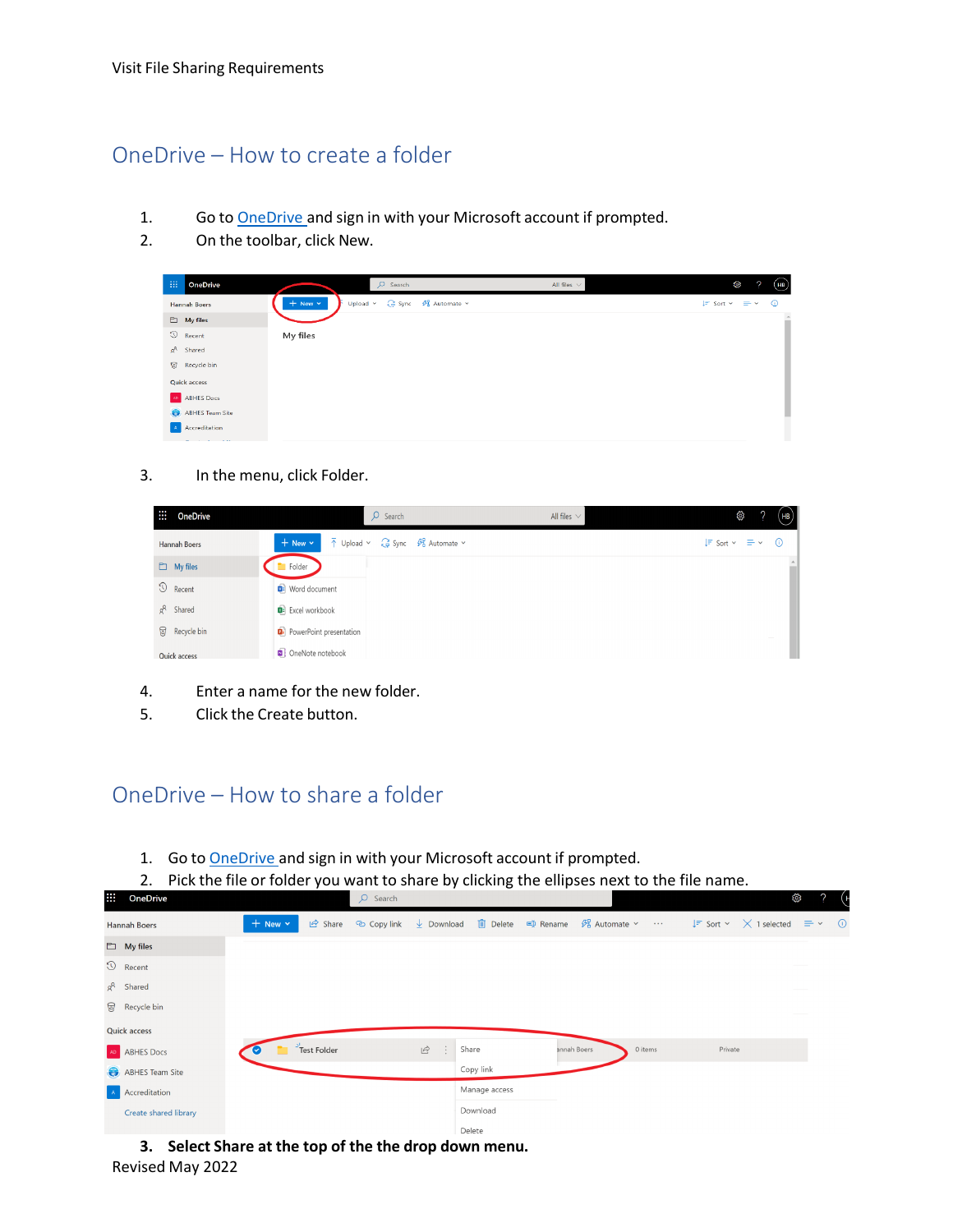#### **4. Select "Specific People"**

| Send link                            |             |
|--------------------------------------|-------------|
| Test Folder                          |             |
| People you specify can view $>$<br>o |             |
| To: Name, group or email             |             |
| Message                              |             |
|                                      |             |
|                                      | <b>Send</b> |

### **5. Uncheck "Allow editing" and click "Apply"**

| Link settings |
|---------------|
| Test Folder   |
|               |

Who would you like this link to work for? Learn more

| Anyone with the link $\odot$                                                        |
|-------------------------------------------------------------------------------------|
| People in ABHES with the link                                                       |
| People with existing access                                                         |
| $\left(\begin{smallmatrix} 2 & 1 \\ 2 & 4 \end{smallmatrix}\right)$ Specific people |
| Other settings                                                                      |
| Allow editing                                                                       |

- **6. Once you're back at the main Share box, enter the email addresses of team members, including assigned ABHES staff, under "People you specify can view." .**
- 7. **Copy and paste the link in an email to xxxxxxx.**

### <span id="page-6-0"></span>OneDrive – How to stop sharing a folder

- 1. Go to [OneDrive a](https://onedrive.live.com/)nd sign in with your Microsoft account if prompted.
- 2. Select the file or folder you want to stop sharing by clicking on the ellipses next to the file name, and selecting "Manage Access"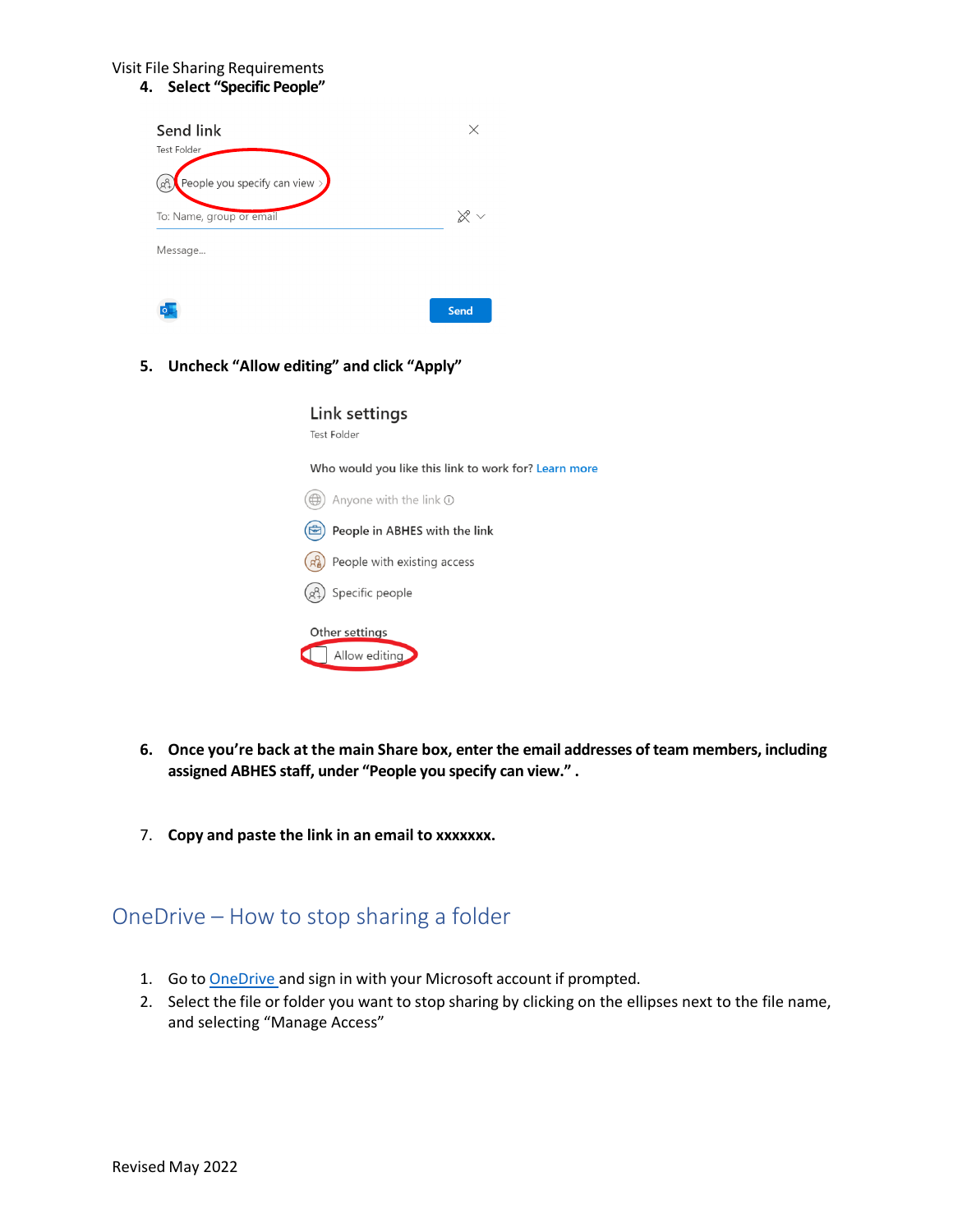.

| $\frac{1}{2}$ Test Folder<br>$\bullet$<br>$\sqrt{2}$ | $\acute{\Xi}$ | $\ddot{\cdot}$ | Share         | annah Boers | 0 items |
|------------------------------------------------------|---------------|----------------|---------------|-------------|---------|
|                                                      |               |                | Copy link     |             |         |
|                                                      |               |                | Manage access |             |         |
|                                                      |               |                | Download      |             |         |
| <b>Contract Contract</b>                             |               |                | Delete        |             |         |

3. Select the ellipses next to "Copy" and click on the "X" to remove link, removing access



People in ABHES with the link can edit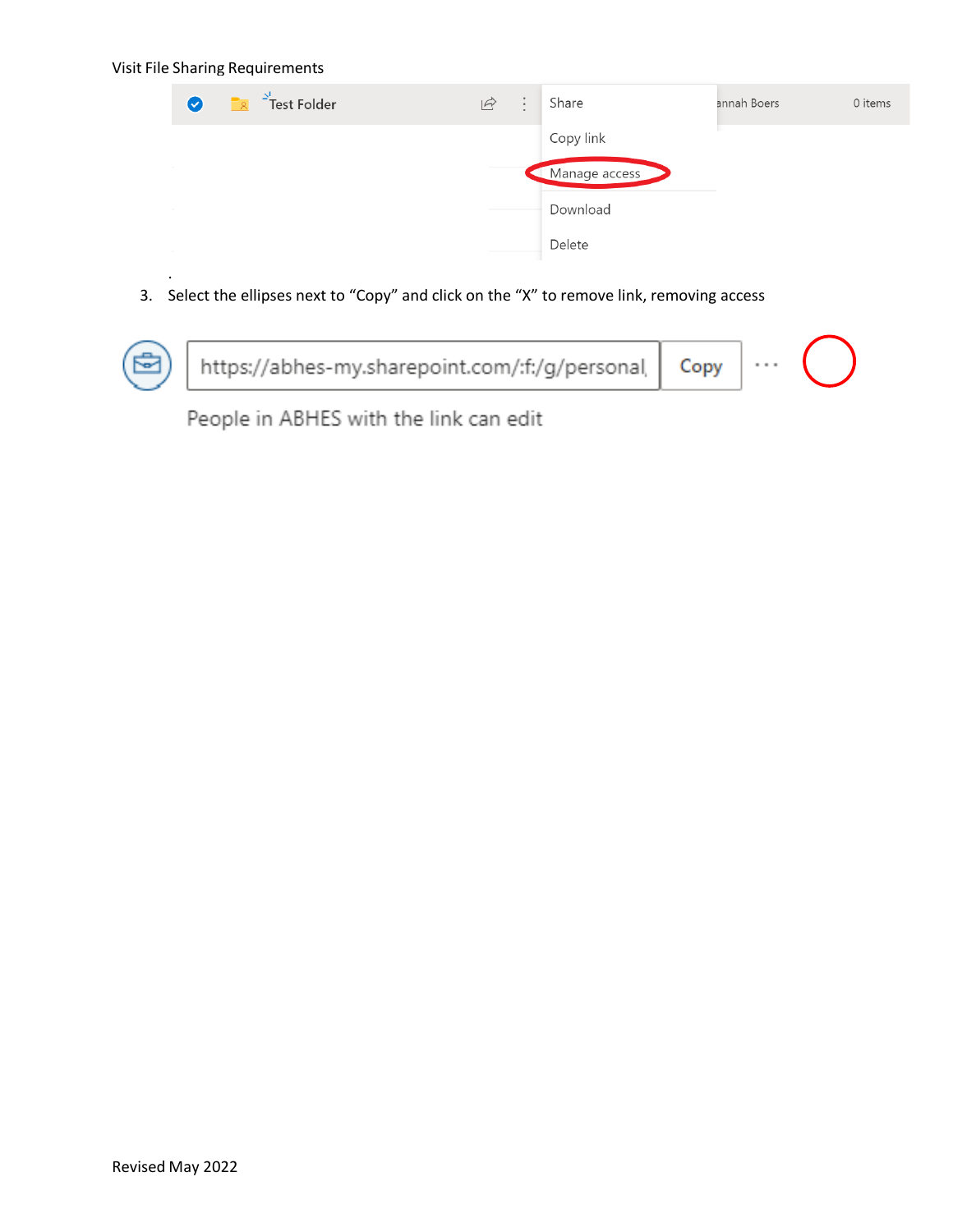### <span id="page-8-0"></span>Microsoft SharePoint – How to create a folder

- 1. Go to the SharePoint site, and where you want to create a new folder, open the SharePoint document library.
- 2. On the menu bar, select + New, and then select Folder.
- 3. In the Folder dialog, enter a folder name in the Folder Name box, and then select Create.
- 4. If you don't see your new folder in the library, refresh your browser.

# <span id="page-8-1"></span>Microsoft SharePoint – How to share a folder

#### 1. Select the file or folder you want to share, and then select Share.

Documents > Commission > Hannah

|   | Name        |                                           | Modified J<br>$\checkmark$ | Modified By $\vee$ | File Size | File Description $\vee$ | Keywords |
|---|-------------|-------------------------------------------|----------------------------|--------------------|-----------|-------------------------|----------|
| Ø | Test Folder | $\overline{\mathbb{S}}$<br>$\mathfrak{S}$ | inutes ago                 | Hannah Boers       | 0 items   |                         |          |

#### **2. Select the dropdown list to change the type of link. The Details pane opens, and select anyone**

| Send link<br><b>Test Folder</b> | ×                    |
|---------------------------------|----------------------|
| People you specify can view >   |                      |
| To: Name, group or email        | $\otimes \checkmark$ |
| Message                         |                      |
|                                 | <b>Send</b>          |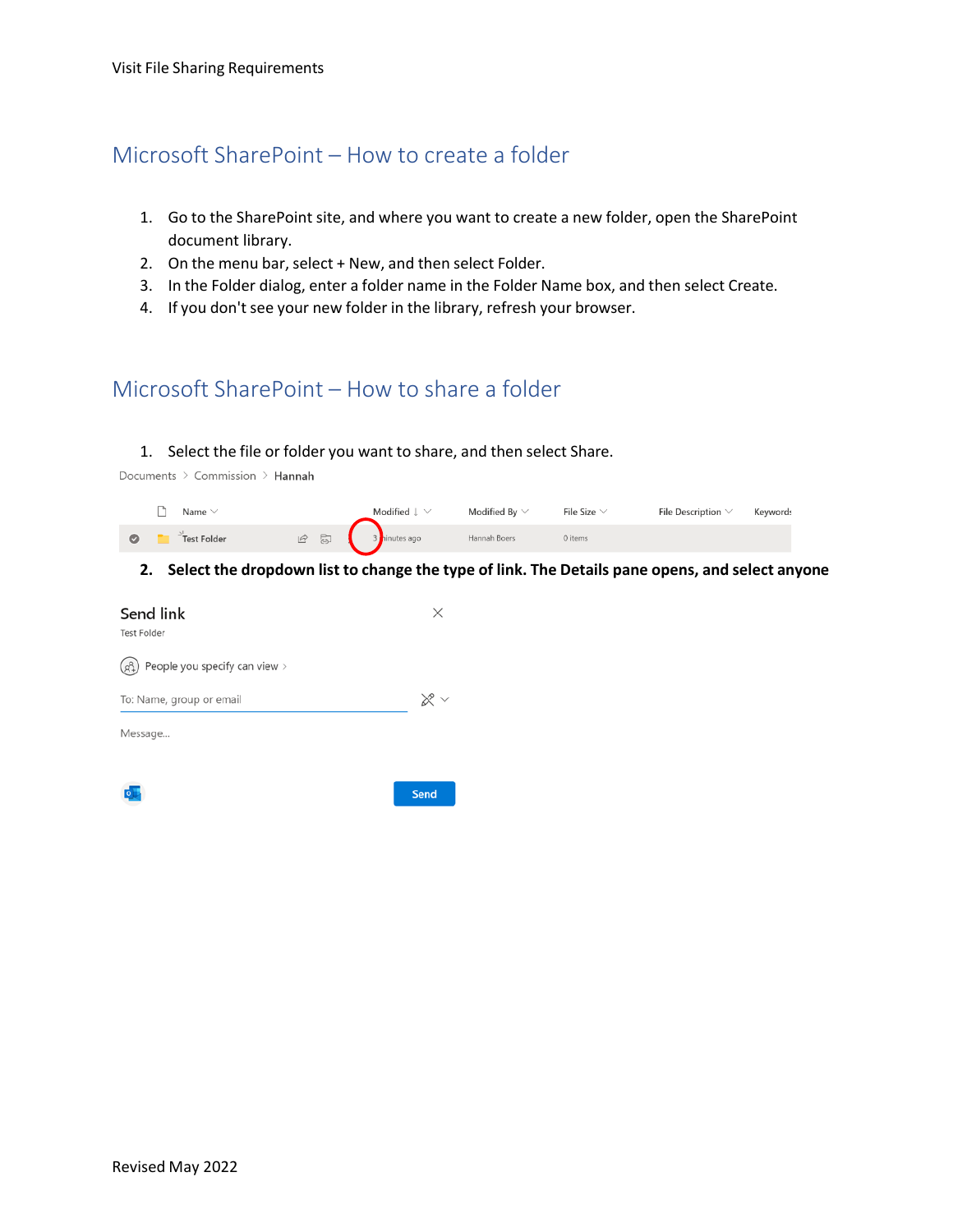### **3. Turn off allow editing**

|   | Link settings<br><b>Test Folder</b>                  | ×            |
|---|------------------------------------------------------|--------------|
|   | Who would you like this link to work for? Learn more |              |
| ₩ | Anyone with the link                                 | $\checkmark$ |
|   | People in ABHES with the link                        |              |
|   | People with existing access                          |              |
|   | Specific people                                      |              |
|   | Other settings<br>Allow editing                      |              |
| 請 | Set expiration date                                  | X            |
| А | Set password                                         |              |
|   | <b>Apply</b>                                         | Cancel       |

**4. Copy and paste the link in an email to xxxxxxx.**

# <span id="page-9-0"></span>Microsoft SharePoint – How to stop sharing a folder

| Select the file or folder you want to stop sharing.<br>1.<br>2.<br>Select Information in the upper-right corner to open the Details pane. |                                                             |                    |                                                      |                            |          |
|-------------------------------------------------------------------------------------------------------------------------------------------|-------------------------------------------------------------|--------------------|------------------------------------------------------|----------------------------|----------|
| Edit in grid view   & Share   & Copy link<br>$+$ New $\vee$                                                                               | $\ldots$                                                    |                    | $\times$ 1 selected $\equiv$ All Documents* $\times$ | $\triangledown$<br>$\odot$ |          |
| Documents $\geq$ Commission $\geq$ Hannah                                                                                                 |                                                             |                    |                                                      |                            |          |
| Name $\vee$                                                                                                                               | Modified $\downarrow \, \vee$                               | Modified By $\vee$ | File Size $\vee$                                     | File Description $\vee$    | Keywords |
| Test Folder<br>12 周<br>Ø                                                                                                                  | 3 minutes ago                                               | Hannah Boers       | 0 items                                              |                            |          |
| On the Details pane, under the "Has Access" header, select Manage access.<br>3.<br>$\equiv$ All Documents* $\vee$<br><b>Test Folder</b>   | $\left( \begin{array}{c} 1 \end{array} \right)$<br>$\times$ |                    |                                                      |                            |          |
| Has access<br>This item has been shared with guests<br>Manage access                                                                      |                                                             |                    |                                                      |                            |          |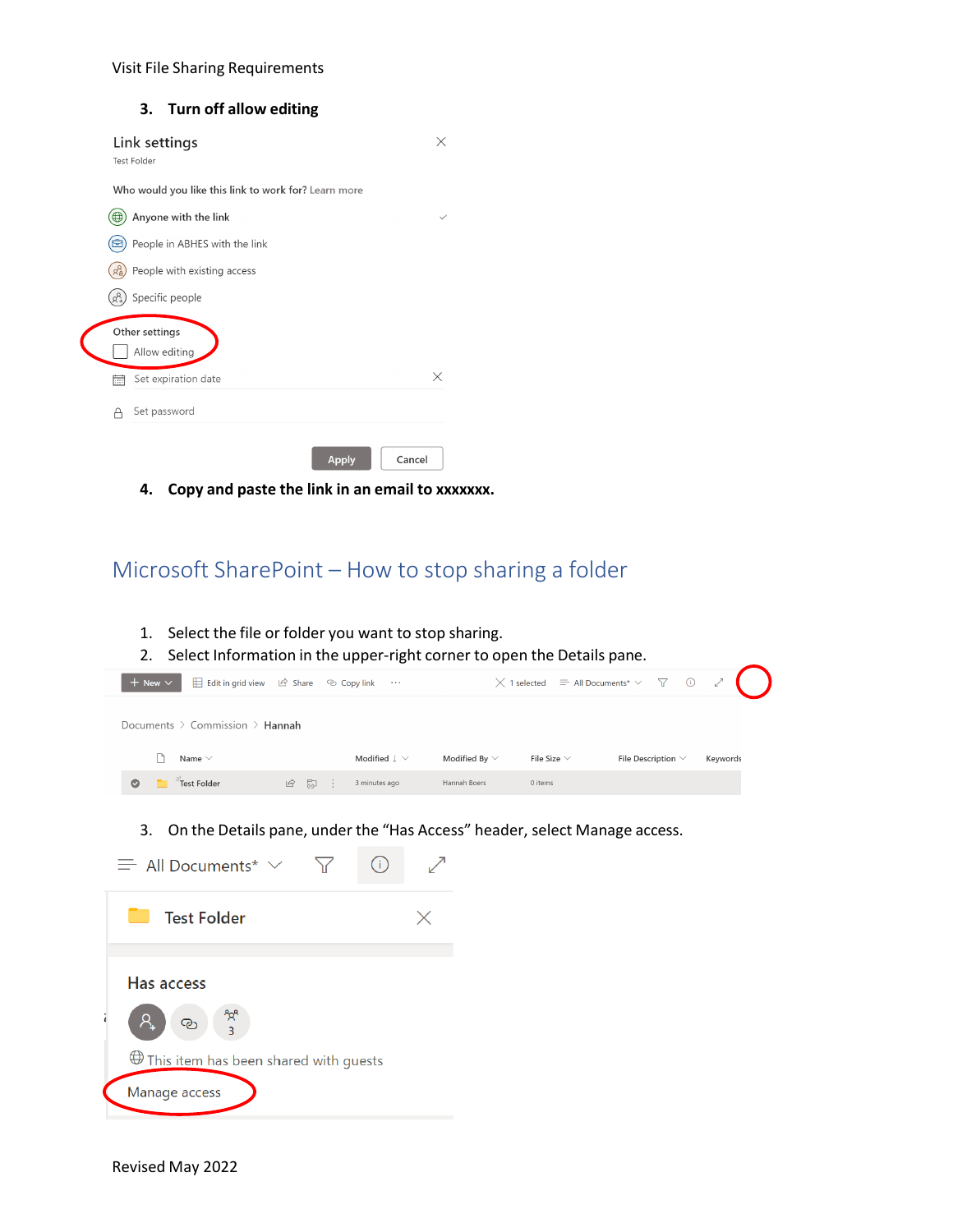4. To stop sharing the file entirely, click the "X" to remove the link from those shared to.

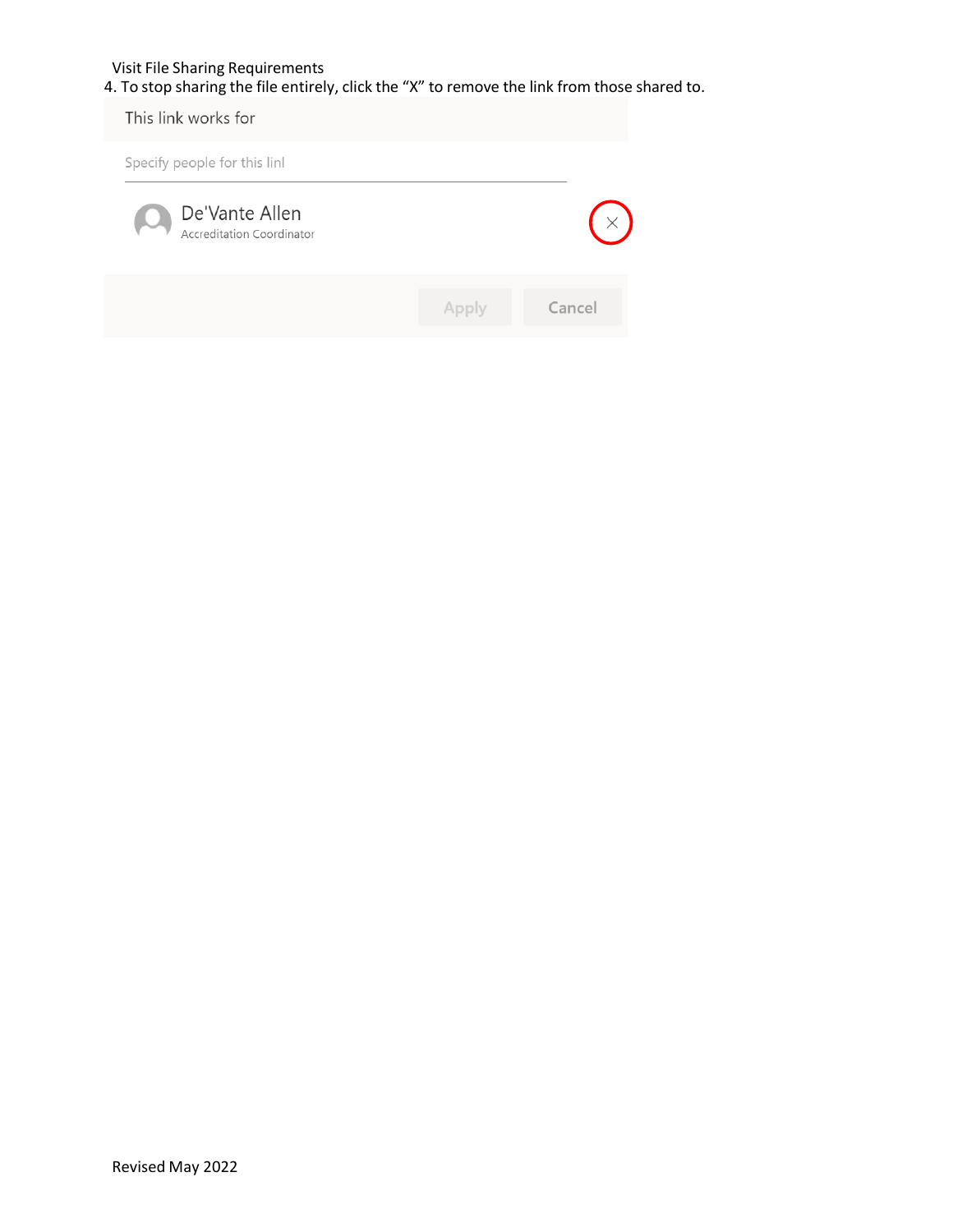## <span id="page-11-0"></span>Dropbox – How to create a folder

- 1. [Sign in t](https://www.dropbox.com/login)o dropbox.com.
- 2. Click the drop down arrow on the "Create" button. .



 $\times$ 

Create

Cancel

6. Click Create.

<span id="page-11-1"></span>Dropbox – How to share a folder

- 1. [Sign in t](https://www.dropbox.com/login)o dropbox.com.
- 2. Click "Files" in the left column.
- $\sim$  All files

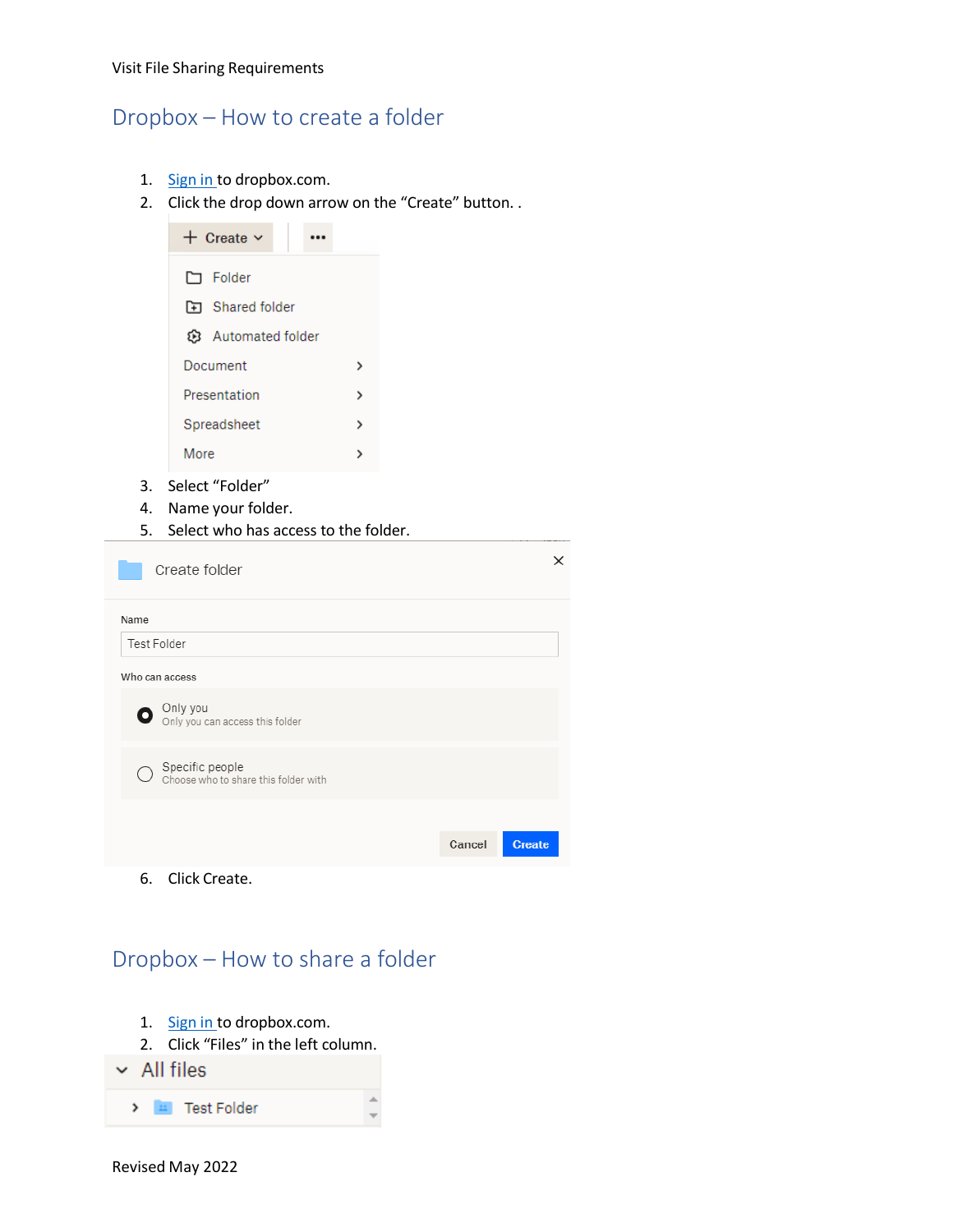3. Select the folder you would like to share, and click "Share" on the right hand side.

|     | <b>Dropbox</b>          |                   |                  |                 |                       |                           | $\equiv$ $\sim$ | <b>Test Folder</b> |                                  |  |
|-----|-------------------------|-------------------|------------------|-----------------|-----------------------|---------------------------|-----------------|--------------------|----------------------------------|--|
|     | $\hat{r}$ Upload $\sim$ | $+$ Create $\vee$ | $\perp$ Download | <b>门</b> Delete | $\Box$ Open in $\vee$ | $\bullet \bullet \bullet$ |                 | <b>① Share</b>     | Only you have access<br>$\vee$ . |  |
| ▎✓▏ | Name 1                  |                   |                  | Modified        | Who can access        |                           |                 | $\odot$ Info       |                                  |  |
|     | <b>Test Folder</b>      |                   | ជ                | $ -$            | Only you              |                           |                 |                    |                                  |  |

#### **4. Under "Anyone with this link", select "can view."**

| Share this folder                      |                     |
|----------------------------------------|---------------------|
| Anyone with this link: $can view \sim$ | <b>Settings</b>     |
| can view<br>Add an email c<br>can edit |                     |
| <b>S</b> Create and copy link          | <b>Share folder</b> |

**5. Enter the email addresses of the team members, including assigned ABHES staff, and on the bottom of the page, click on "create and copy link."** 

| <b>Test Folder</b><br>盐<br>Only you can access       | છ<br>$\times$       |
|------------------------------------------------------|---------------------|
| Share this folder                                    |                     |
| Anyone with this link: can view $\vee$               | <b>Settings</b>     |
| hboers@abhes.org<br>Add an email or name<br>$\times$ |                     |
| Add a note                                           |                     |
|                                                      |                     |
| $S$ Create and copy link                             | <b>Share folder</b> |

**6. Paste the link in an email to team members, including assigned ABHES staff.**

### <span id="page-12-0"></span>Dropbox – how to stop sharing a folder

- 1. [Sign in t](https://www.dropbox.com/login)o dropbox.com.
- 2. Click Files in the left column.
- 3. Hover over the folder you'd like to share.
- 4. Click "Share" icon.
- 5. Select "Settings."
- 6. Click on delete link and then delete.